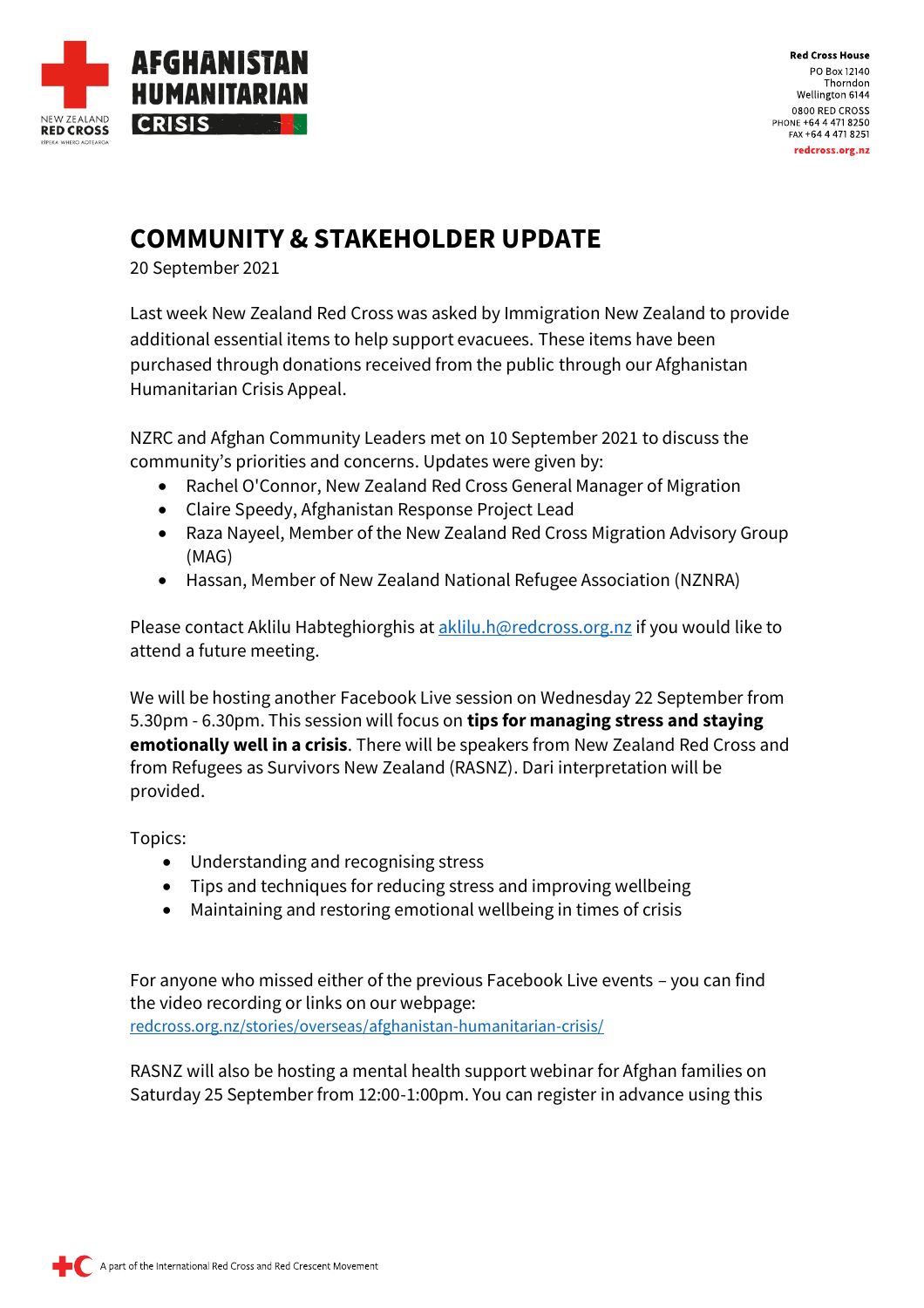

**Red Cross House** PO Box 12140 Thorndon Wellington 6144 0800 RED CROSS PHONE +64 4 471 8250 FAX +64 4 471 8251 redcross.org.nz

link[: RASNZ: A trauma and culturally informed approach to supporting Afghan](https://us02web.zoom.us/webinar/register/WN_ebrN5hnkTXyz0OzxwCjSzg)  [families at this time of crisis](https://us02web.zoom.us/webinar/register/WN_ebrN5hnkTXyz0OzxwCjSzg)

## **Latest News Update**

- On Monday 13 September, the UN noted there had been US\$1b committed to support Afghan civilians in the coming months. This was described as a success by the UN and went beyond what they had been expecting  $-AI$ [Jazeera.](https://www.aljazeera.com/news/2021/9/13/u-n-seeks-600-million-in-afghanistans-most-perilous-hour)
- The Immigration Minister stated last week that the New Zealand government would look at the possibility of an additional humanitarian refugee intake. There is no guarantee they will take more people, however they are still considering it – [NZ Parliament.](https://ondemand.parliament.nz/parliament-tv-on-demand/?itemId=220518)

## **Wellbeing, Counselling and Support Services**

We know this is a distressing time for our Afghan communities here in Aotearoa New Zealand. The Ministry for Ethnic Communities has compiled a list of community resources where individuals and families can seek professional support: [https://www.ethniccommunities.govt.nz/news/counselling-and-other-support-services-for](https://www.ethniccommunities.govt.nz/news/counselling-and-other-support-services-for-afghan-communities-in-aotearoa/)[afghan-communities-in-aotearoa/](https://www.ethniccommunities.govt.nz/news/counselling-and-other-support-services-for-afghan-communities-in-aotearoa/)

If you are feeling stressed, worried, or anxious you will find some additional resources and tips to help everyone look after themselves and others here:

- Mental Health Tips & Breathing Exercises[: rasnz.co.nz/mental-health-tips-2/](https://rasnz.co.nz/mental-health-tips-2/)
- Wellbeing tips[: mentalhealth.org.nz/getting-through-together/wellbeing-tips](https://mentalhealth.org.nz/getting-through-together/wellbeing-tips)
- Five ways to wellbeing[: mentalhealth.org.nz/five-ways-to-wellbeing](https://mentalhealth.org.nz/five-ways-to-wellbeing)

## **If contact has been lost with family members in Afghanistan**

Contact the **Restoring Family Links** team via the online form or by email at [familylinks@redcross.org.nz](mailto:familylinks@redcross.org.nz) and we will respond as soon as possible.

Please note: We are unable to assist with visa applications or to advocate directly to Immigration New Zealand for permission to bring family members to New Zealand.